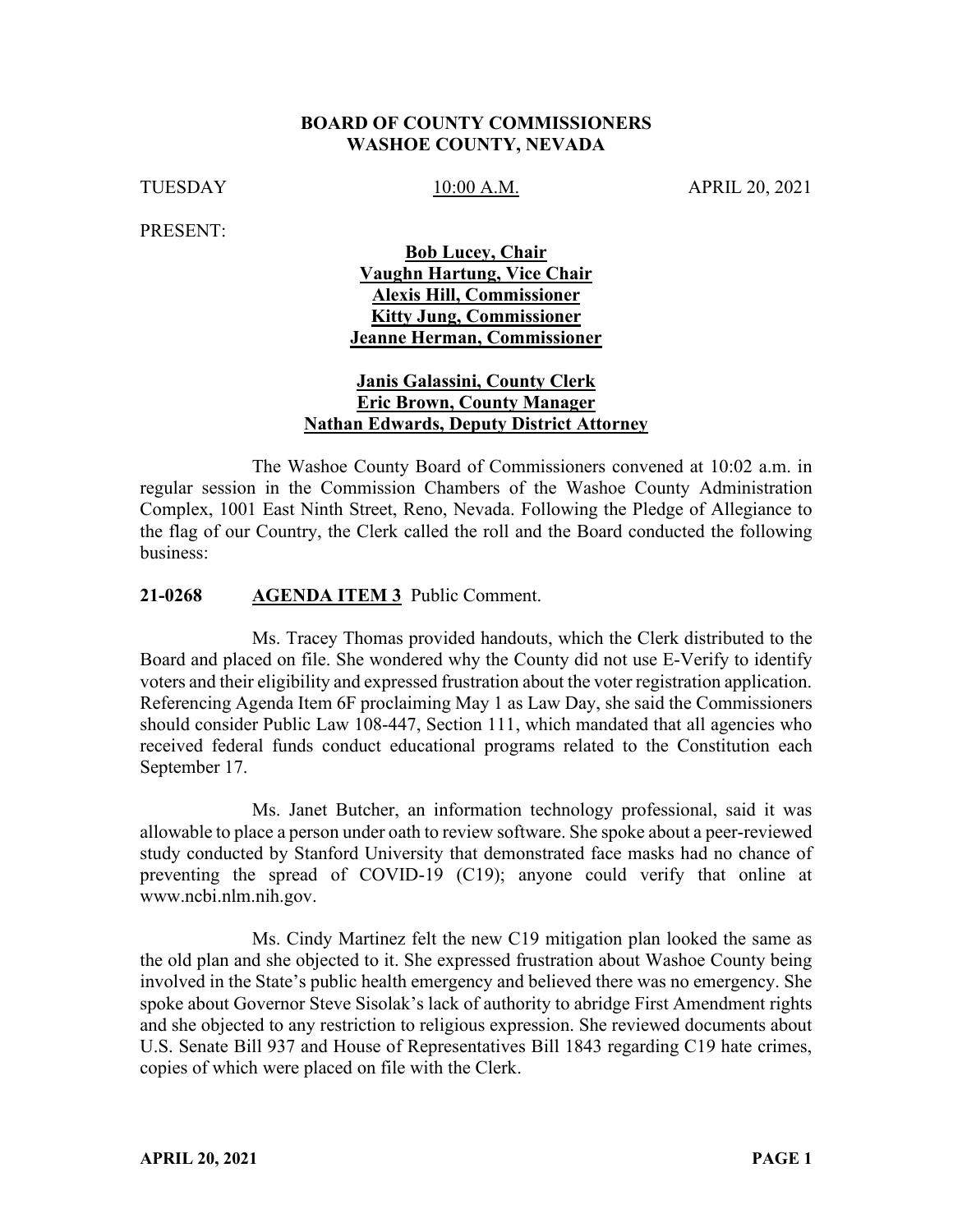Mr. Kenji Otto requested the metal detector outside of Chambers be removed and mask wearing no longer be required. The past two weeks he went to retail stores but had not been approached about not wearing a mask. He stated it was his choice not to wear one. He felt children had suffered enough and did not want them subjected to any more restrictions; suicide rates were increasing and kids were confused as to why people wanted him to wear a mask. He hoped the Board would make a good decision about Agenda Item 9.

Ms. Katherine Snedigar wanted Washoe County fully opened immediately. She expressed frustration about Governor Sisolak's lack of authority to continue an executive order for more than 30 days. She asserted the pandemic had gone on for too long and it was damaging education, businesses, adults, children, and the economy. She encouraged the District Attorney to read about *Gilmore v. the City of Atlanta*.

Ms. Melanie Sutton provided a handout and a book of the Constitution for the Commissioners, copies of which were placed on file with the Clerk. She referred to the handout, a study about the inefficacy of masks in the spread of C19; the study confirmed adverse effects in humans who wore masks. She asked the Commissioners to find the courage to stand up for the people in the community and fight against mask restrictions. She urged the Board to read the study.

Ms. Kaylynn Sutton asserted C19 had taken more than a year away from her childhood. She said she wanted to go to school and help her friends, but it was difficult to see when someone was sad or hurt if they were wearing a mask.

Mr. James Benthin cited the Centers for Disease Control and Prevention (CDC) by saying 226 people aged 0 to 17 died from C19 in the United States in 2020. He felt the suicide rate in Washoe County teens could be higher than the C19 death rate, asserting schools should not have closed. He expressed frustration about the C19 shutdown when 81 percent of community deaths were individuals over the age of 65. According to the CDC, the two leading causes of death were heart disease and cancer; he wondered why focus was not on treatment for those diseases.

Via the Zoom app, Ms. Annemarie Grant mentioned the trial for George Floyd's murder. She felt her brother's cause of death was incorrectly listed as excited delirium since he only exhibited one of the six symptoms, which was being sweaty; she contested anyone hogtied for 40 minutes would be sweaty. She spoke in opposition to Vice Chair Hartung's donation of taxpayer money to the Sheriff's Office.

Mr. Dan Purdy, via Zoom, brought the donation Vice Chair Hartung was making to the Sheriff's Office. He thought the money could be used for more appropriate purposes such as feeding people, education, and providing health care, and he urged the Board to deny the donation.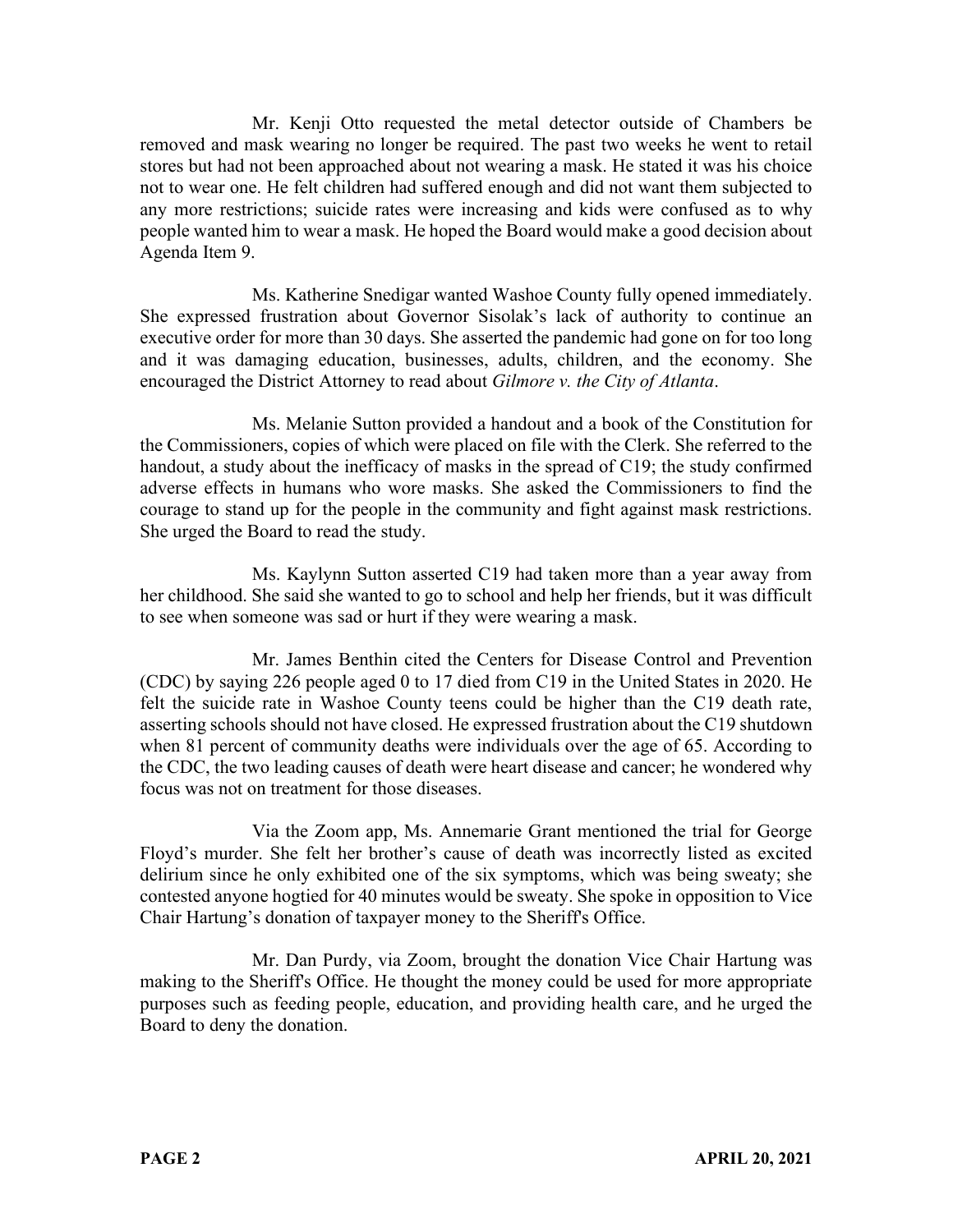#### **21-0269 AGENDA ITEM 4** Announcements/Reports.

Vice Chair Hartung indicated the robot he was donating to the Sheriff's Office was a non-lethal alternative which saved lives and helped people in crisis. He thought utilizing a robot was less aggressive than sending in a tactical team.

**21-0270 AGENDA ITEM 5** Presentation by Jeremy Smith, Executive Director, Truckee Meadows Regional Planning Agency, Aditya G. Nair, Assistant Professor, Aerospace Engineering UNR, and Dr. Bayo Curry-Winchell, Medical Director, Saint Mary's Urgent Care to provide an overview of the Truckee Meadows COVID Risk Meter.

Via the Zoom app, Dr. Jeremy Smith, Executive Director of the Truckee Meadows Regional Planning Agency (TMRPA), conducted a PowerPoint presentation and reviewed slides with the following titles: Truckee Meadows COVID Risk Meter; Collaborative Approach to Data Synthesis and Messaging; Get Vaccine Information; Truckee Meadows COVID Threat Meter; Scoring and Cutoff Criteria for the Meter; Historic Risk Generation; and Risk Meter Model Performance (3 slides).

Dr. Aditya Nair, Assistant Professor of Aerospace Engineering at the University of Nevada, Reno, continued the PowerPoint presentation via the Zoom app, reviewing slides with the following titles: Risk Meter Prediction; Why the surge during 15- 20 December; Prediction Performance (2 slides); and Where are we heading.

Via Zoom, Dr. Bayo Curry-Winchell, Medical Director of Saint Mary's Urgent Care, thanked the Board, Dr. Smith, and Dr. Nair. As a front-line worker treating COVID-19 (C19) patients and dealing with its long-lasting effects, she joined the group to bring her perspective of what she was seeing in the clinic. She indicated the meter had been on target with her medical experiences in the clinic and the hospital. She stressed the meter was not for enforcement, but rather to provide guidance to individuals in the community so they could make informed decisions about what they wanted to do, whether it was going to a restaurant and attending gatherings. She felt the meter provided information about how many cases were in the community.

Commissioner Hill thanked them for the presentation and asserted it was helpful because she did not know how many people in the community understood how important this resource was. She wanted to figure out how to promote it. She was awed by the amount of time put into this project. She asked whether ownership of the meter would eventually transition to the Health District and how they ensured data was being uploaded. Dr. Smith said they were in the process to transitioning ownership and maintenance of the meter to the Health District, whose staff was aware of the meter and had been advising them throughout the process, even while being overwhelmed with the pandemic. He asserted they understood the Health District was the appropriate place for the meter, but they would continue to collaborate with them to ensure consistent information was available to the community.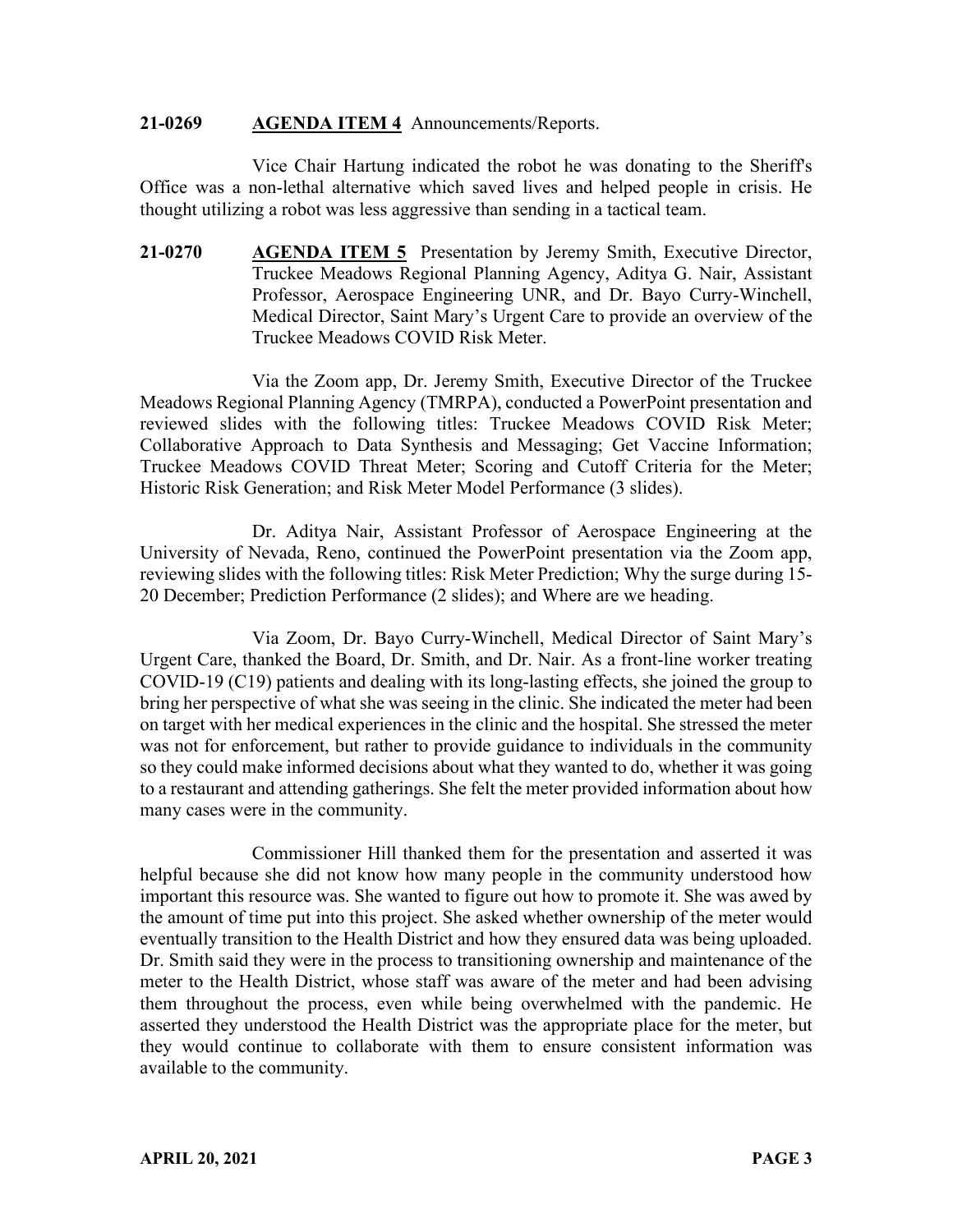Vice Chair Hartung wondered whether the C19 Risk Meter panel used data from the One Water Innovation Institute for wastewater samples. Dr. Smith replied they were not incorporating that data into the model, but he had been in contact with them and was well aware of their work.

Commissioner Jung asked about the area the data covered. Dr. Smith replied it generally covered the Truckee Meadows area and would encompass Washoe County in its entirety; hospital data also incorporated information from the Carson Tahoe Hospital.

Commissioner Jung said the information was vague and had time lag. She wondered whether there was a plan to use wastewater samples to determine flare ups in a more targeted way. Dr. Smith thought they set out to provide simplified messaging for risk, but he agreed with Commissioner Jung that they could move towards implementing wastewater tracking in a more surgical way. He felt none of the measures were perfect and there were limitations with wastewater studies, but he admitted they did a good job tracking the initial surge.

Commissioner Jung expected the Health District to come back with mitigation plans for more precise ways to avoid community spread. She thought it was the Health District's job and wanted to see how regional government could assist in addressing flare ups. She looked forward to more precise data, which she felt would get the community back to better than normal. Chair Lucey asserted he would relay that information to the Health District.

Chair Lucey thanked the panel for the presentation. He agreed with the Commissioners that this was very important part of the County control plan.

There was no public comment or action taken on this item.

# **PROCLAMATIONS**

**21-0271 6A** Proclaim April 2021 as National Child Abuse and Neglect Prevention Month.

Commissioner Hill read the Proclamation.

Via the Zoom app, Ryan Gustafson, Division Director of Child Protective Services, thanked the Commissioners for the Proclamation. He asserted children were spending more time at home due to COVID-19 and were more susceptible to abuse and neglect. He encouraged the community to have a heightened awareness during this time to ensure the safety of the most vulnerable. He urged the community to report suspected child abuse or neglect by calling 833-900-SAFE.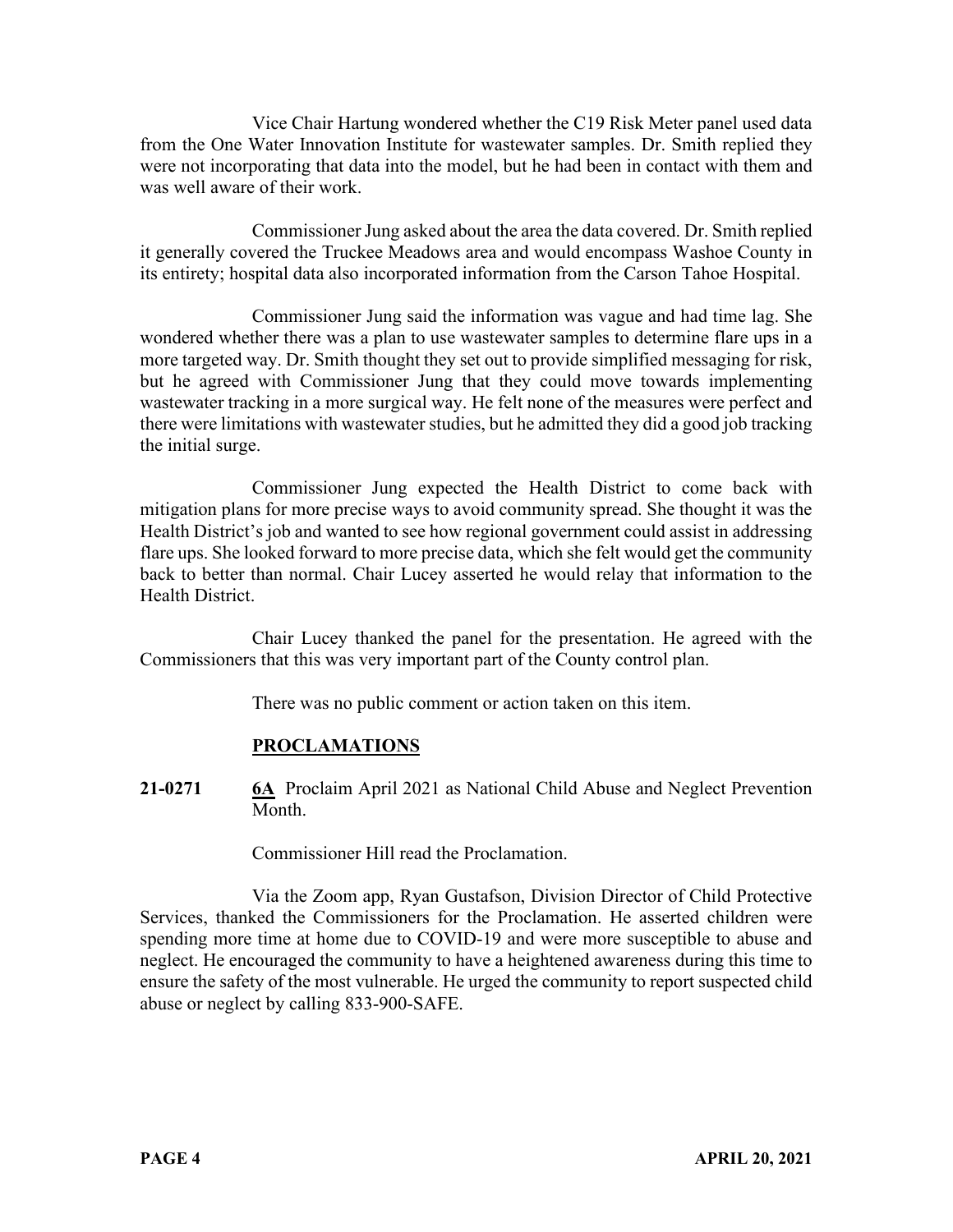**21-0272 6E** Proclaim the month of May as National Bike and Bicycle Safety Month and Washoe County Bike Month.

Commissioner Hill read the Proclamation.

Ky Plaskon, President of the Truckee Meadows Bicycle Alliance, expressed appreciation to the Board for the Proclamation. He thanked his board, who were listening via Zoom, saying they were a diverse group in the fields of technology, local business, infrastructure, and construction, among others. He brought up micro-mobility, a new buzz term that was exclusive not just to bikes but to scooters, one wheels, and electric skateboards as well. Studies showed each of these mobility items led to \$1,800 in economic impact, and the addition of these items into the community was better for the economy. He remarked safety was a huge factor and they wanted to work with the community to promote and improve safety, which would bring more people out regardless of what they were riding. He said Bike Month proclamations were great and Bike Month itself was fantastic, but they needed to take stock of the progress and challenges. He said everyone needed to be on the same page for micro-mobility, how much economic impact it would have, and how safe it was. He hoped the Board would invite them back in May to provide a safety presentation.

Vice Chair Hartung brought up Kiwanis and said they had a great selection of bikes at reasonable prices.

**21-0273 6B** Proclaim the week of April 18-24, 2021 as National Crime Victims' Rights Month.

Commissioner Jung read the Proclamation and presented it to District Attorney Chris Hicks, who she was honored to have in Chambers to accept it. She said Mr. Hicks was the elected District Attorney who ensured victims' rights were upheld.

Mr. Hicks thanked to Board for the Proclamation and asserted this was an important Proclamation, not only for this community but across the country to recognize what it was like to be a crime victim. He said it was a week to honor crime victims, support what they had been through, and reaffirm the commitment to ensuring they were treated with the respect and dignity they deserved. He mentioned this was his 19th year as a prosecutor and, in that time, he had the pleasure of working with countless victims of crime, from children to the elderly. He said he learned over the years about the difficulty of being a victim of crime. Victims of crime had to deal with the fact they were victims, and the trauma that went along with that was devastating and life altering. He said the criminal justice system could be challenging and confusing, and victims had to navigate it while overcoming their trauma. He stressed the Board's commitment was important and he thanked them for the Proclamation.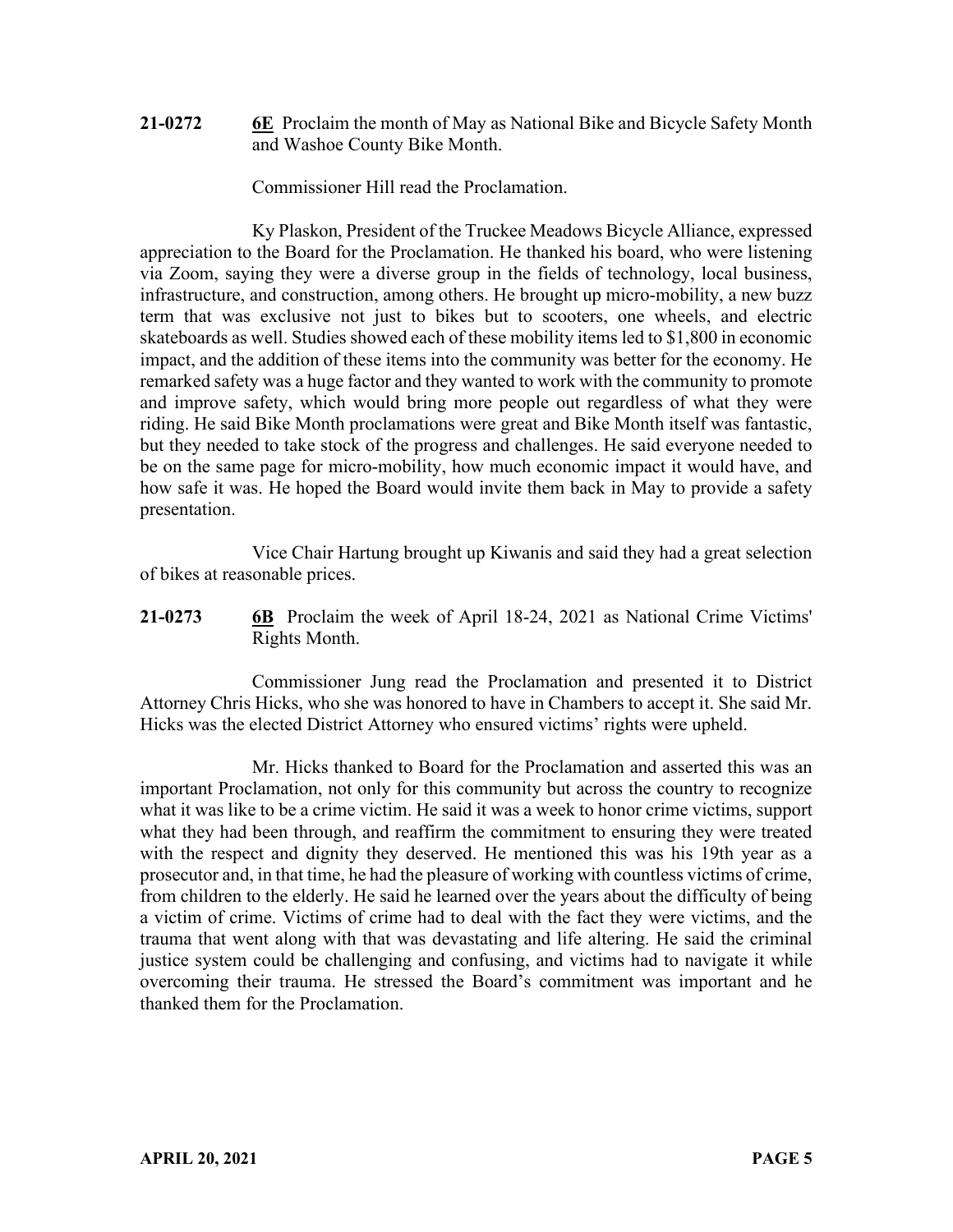# **21-0274 6F** Proclaim May 1, 2021 as Law Day.

Commissioner Jung read the Proclamation.

Via the Zoom app, Emily Reed, Program Manager for the Law Library, thanked the Board for proclaiming May 1 as Law Day. Working at the District Court, she saw how important and impactful the rule of law was every day. She introduced Sarah Bates, Law Librarian II, also via Zoom, who worked tirelessly to increase digital services over the past year and offer the Lawyer in the Library program virtually.

Ms. Bates thanked the Board for the Proclamation. She expressed excitement about a partnership between the Washoe County Library and the Northern Nevada Women Lawyers Association to hold a Lawyer in the Library event on Saturday, May 1. Participants would be able to speak with a volunteer attorney for up to 20 minutes via the Zoom app about family law, landlord tenant law, bankruptcy, foreclosures, probate law, or general criminal law. She said the program was completely free and it would be held using the Zoom app. Appointments were available at washoecourts.com/lawlibrary or by calling the Law Library.

**21-0275 6C** Proclaim April 30, 2021 as National Therapy Animal Day.

Vice Chair Hartung spoke about his daughter being ill and waiting for an organ transplant, and a feral rabbit was the only thing that comforted her. He read the Proclamation, though no one was present to accept it.

**21-0276 6D** Proclaim the month of May 2021 as ALS Awareness Month.

Vice Chair Hartung mentioned the ice bucket challenge that had been done for ALS awareness. He noted he and his wife adopted an ALS family from Carson City during that time, and he emphasized the severity of the disease. He read the Proclamation, although there was no one present to accept it.

On the call for public comment, Washoe County School Police Officer MJ Cloud spoke via the Zoom app about Agenda Item 6E, the safe routes to school program, for which she appreciated the Board's support. She invited the Board to participate in any of the Washoe County School District bike events that would take place in May.

Ms. Annemarie Grant spoke via Zoom about Agenda Items 6B and 6F, stating victims in Washoe County deserved rights, though she questioned whether victims of law enforcement had those rights. She claimed no reviews were made of three asphyxiation deaths. She felt no one should be above the law, including members of law enforcement. She spoke about the trauma suffered by Miciah Lee's family.

On motion by Vice Chair Hartung, seconded by Commissioner Herman, which motion duly carried on a 5-0 vote, it was ordered that Agenda Items 6A through 6F be adopted.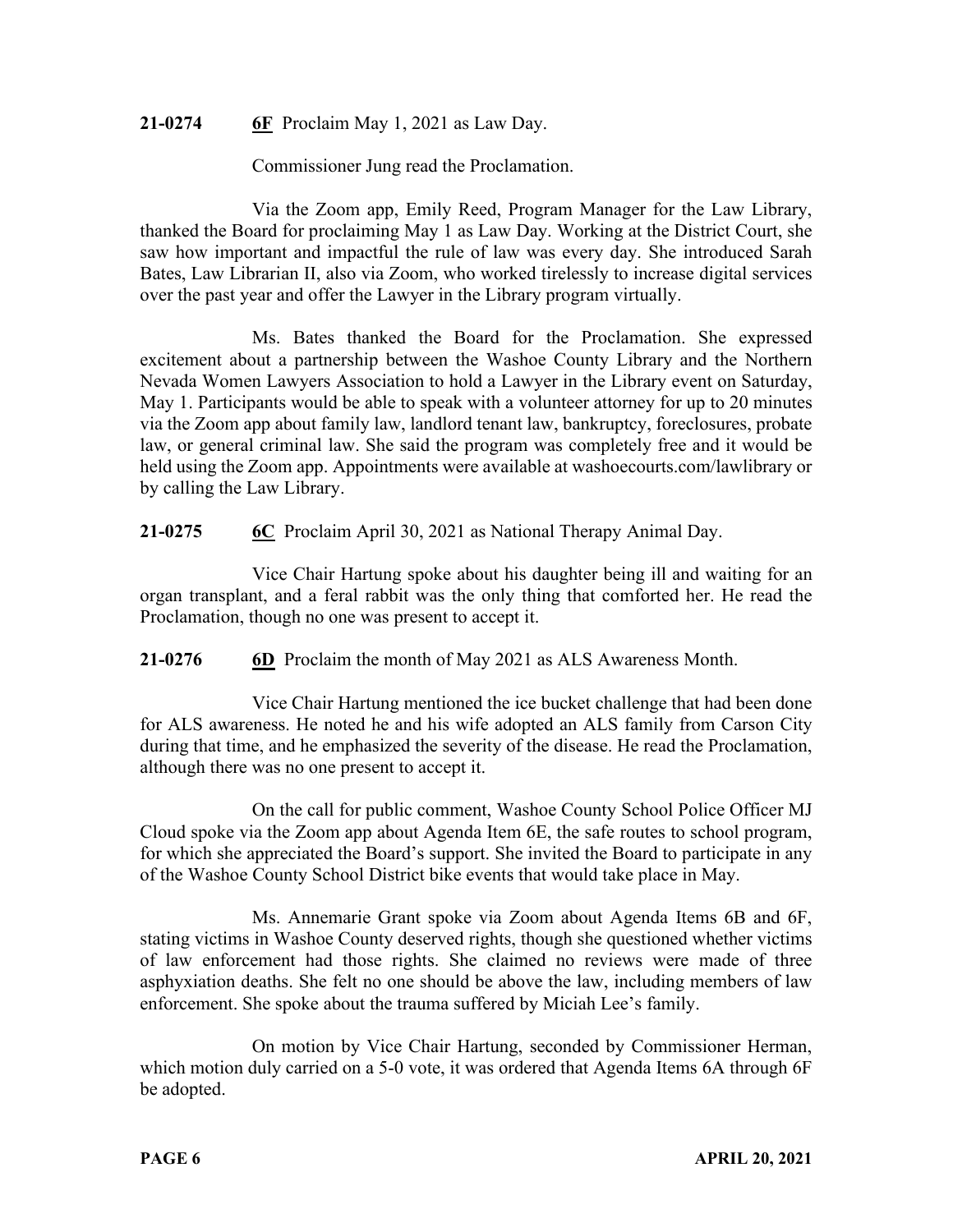### **DONATIONS**

- **21-0277 7A** Recommendation to accept donations of [\$2,515.25] from various businesses, organizations and individuals for Regional Parks and Open Space programs and facilities; and direct the Comptroller's Office to make the appropriate budget amendments. Community Services. (All Commission Districts.)
- **21-0278 7B1** Recommendation to retroactively accept a donation from the Grace Community Church of Reno, a non-profit religious organization, to the Washoe County Human Services Agency in the amount of [\$100,000] to provide housing and rental assistance to families and clients; and direct the Comptroller's Office to make the necessary budget amendments. Human Services Agency. (All Commission Districts.)
- **21-0279 7B2** Recommendation to: (1) acknowledge various items donated totaling an estimated market value of [\$873.00]; (2) accept donations from various donors to Washoe County Human Services Agency Child Protective Services Fund to support welfare activities in the amount of [\$816.25] retroactive for the period January 21, 2021 through March 20, 2021; and direct the Comptroller's Office to make the necessary budget amendments. Human Services Agency. (All Commission Districts.)
- **21-0280 7B3** Recommendation to: (1) acknowledge various items donated totaling an estimated market value of [\$1,095.00]; and (2) accept donations to the Human Services Agency - Senior Services Fund to support operations of the Washoe County Senior Centers in the amount of [\$150.00] retroactive for the period January 21, 2021 through March 20, 2021; and direct the Comptroller to make the necessary budget amendments. Human Services Agency. (All Commission Districts.)
- **21-0281 7C** Recommendation to accept a donation of four-hundred and thirty (430) First Line CLP Oil Applicator Pens [total estimated value of \$4,300.00] from First Line Limited owner Ricky Garretson Jr., to be utilized for the safety of commissioned staff members. Sheriff. (All Commission Districts.)

There was no response to the call for public comment.

On motion by Vice Chair Hartung, seconded by Commissioner Hill, which duly carried on a 5-0 vote, it was ordered that Agenda Items 7A through 7C be accepted.

#### **11:26 a.m. The Board recessed.**

#### **11:30 a.m. The Board reconvened with all Commissioners present.**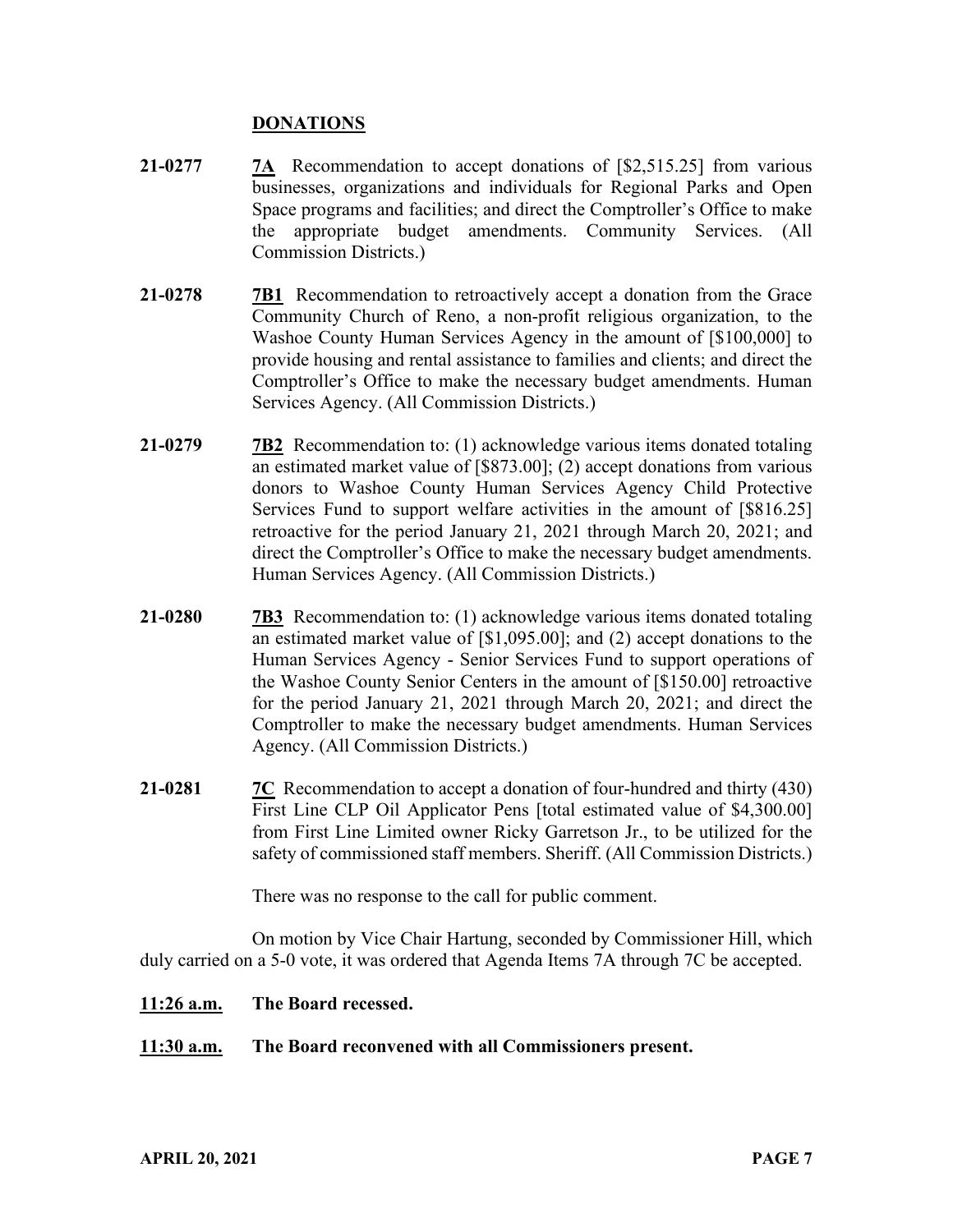# **CONSENT AGENDA ITEMS** – **8A1 THROUGH 8B2**

- **21-0282 8A1** Approval of minutes for the Board of County Commissioners' regular meeting of March 9, 2021. Clerk. (All Commission Districts.)
- **21-0283 8A2** Acknowledge the communications and reports received by the Clerk on behalf of the Board of County Commissioners, including the following categories: Monthly Statements/Reports, Quarterly Statements/Reports, and Budgets. Clerk. (All Commission Districts.)
- **21-0284 8B1** Recommendation to approve Commission District Special Fund disbursement in the amount of [\$10,000] for Fiscal Year 2020-2021; District 4 Commissioner Vaughn Hartung recommends a [\$10,000] grant to Washoe County Sheriff's Office SWAT Team to support the purchase of a new Vantage F3 robot and control system to be used for tactical purposes; approve Resolutions necessary for same; and direct the Comptroller's Office to make the necessary budget appropriation transfer of funds. Manager's Office. (Commission District 4)
- **21-0285 8B2** Recommendation to approve Commission District Special Fund disbursement in the amount of [\$4,000] for Fiscal Year 2020-2021; District 5 Commissioner Jeanne Herman recommends a [\$2,000] grant to Washoe County 4-H Youth Development Program of the University of Nevada Extension to support the Washoe County 4-H Large Livestock and Horse Programs, and a [\$2,000] grant to the Food Bank of Northern Nevada to support Mobile Harvest distribution; approve Resolutions necessary for same; and direct the Comptroller's Office to make the necessary disbursement of funds. Manager's Office. (Commission District 5.)

Commissioner Jung noted Vice Chair Hartung allocated half of his district funds to support the new Vantage F3 robot and control system, which was intended to reduce the human-to-human escalation often experienced when law enforcement responded to an emergency. This would ensure the rights of people and keep the community positive and supportive of interventions. She commended Vice Chair Hartung for his generosity in supplying up-to-date tactical equipment to law enforcement, which provided safety to all involved.

Commissioner Jung indicated Commissioner Herman allocated her district funds to the Washoe County 4-H Youth Development Program to support large livestock programs and to the Food Bank of Northern Nevada to support Mobile Harvest distribution. These programs were critical, and she commended Commissioner Herman for her generosity and commitment to the community.

Referring to Agenda Item 8B1, Vice Chair Hartung noted the special weapons and tactical team had been raising money for the past two years for this item. Once the robot was purchased and in service, he recommended that the Sheriff's Office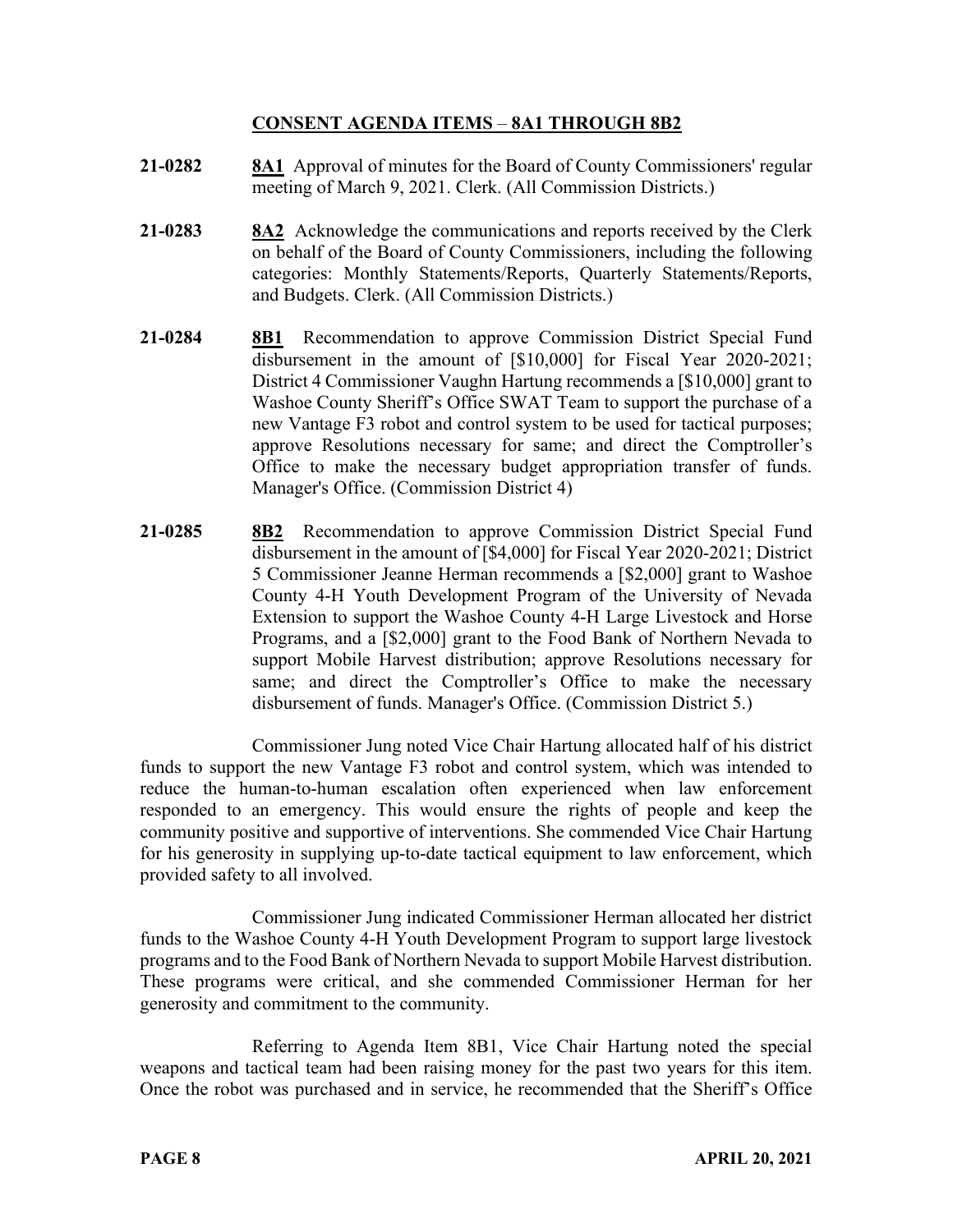bring it into Chambers to address non-lethal options the Sheriff's Office was instituting in extremely agitated situations. He indicated this was a great opportunity to reduce errors that could occur during those types of encounters.

On the call for public comment, Ms. Annemarie Grant spoke about Agenda Item 8B1 via the Zoom app. She asserted a deadline to spend district funds was not an excuse for this donation. She wanted to see data that proved this robot would save lives. She commented that the L brackets used on bunks at the detention facility had been an issue since 2015 and a number of suicide attempts had been made without anyone donating money to fix that issue. She felt law enforcement had plenty of safety concerns.

On motion by Vice Chair Hartung, seconded by Commissioner Herman, which motion duly carried on a 5-0 vote, it was ordered that Consent Agenda Items 8A1 through 8B2 be approved. Any and all Resolutions or Interlocal Agreements pertinent to Consent Agenda Items 8A1 through 8B2 are attached hereto and made a part of the minutes thereof.

**21-0286 AGENDA ITEM 9** Recommendation and possible action to approve the Washoe County COVID-19 Local Mitigation and Enforcement Plan ("the Plan"), and direction to staff to submit the Plan to the COVID-19 Mitigation and Management Task Force ("Task Force") for approval as the final Local Plan for Washoe County as required by the Governor's Declaration of Emergency, Directive 041 ("the Directive"). The Plan was developed as required by the Directive which delegated to the Counties the duty and authority to develop a COVID-19 Local Mitigation and Enforcement Plan to be submitted to the Task Force for approval prior to the Governor delegating management of mitigation measures and transitioning authority to local control.

As required by the Directive the County consulted, collaborated with, and has received the endorsement of the Plan from the County Health Officer Kevin Dick, the Washoe County School District Superintendent, local and regional hospitals, the Nevada Hospital Association, and the City Managers of Reno and Sparks in creating the Plan. The proposed Plan addresses the topics required by the Directive including mitigation measures for:

•Public Gatherings and events, including a process for review and approval of large gathering plans;

•Retail businesses and indoor malls;

•Community/recreational centers, including public pools;

•Food and beverage establishments such as bars, wineries, distilleries, and breweries;

•Places of worship;

•Gyms, fitness studios, yoga studios, dance studios, martial arts, and similar establishments;

•Spas, massage, hair salons and barber shops, nail salon, body art and piercing and similar establishments;

•Arcades, racetracks, bowling alleys, mini-golf, pool halls, theme parks, and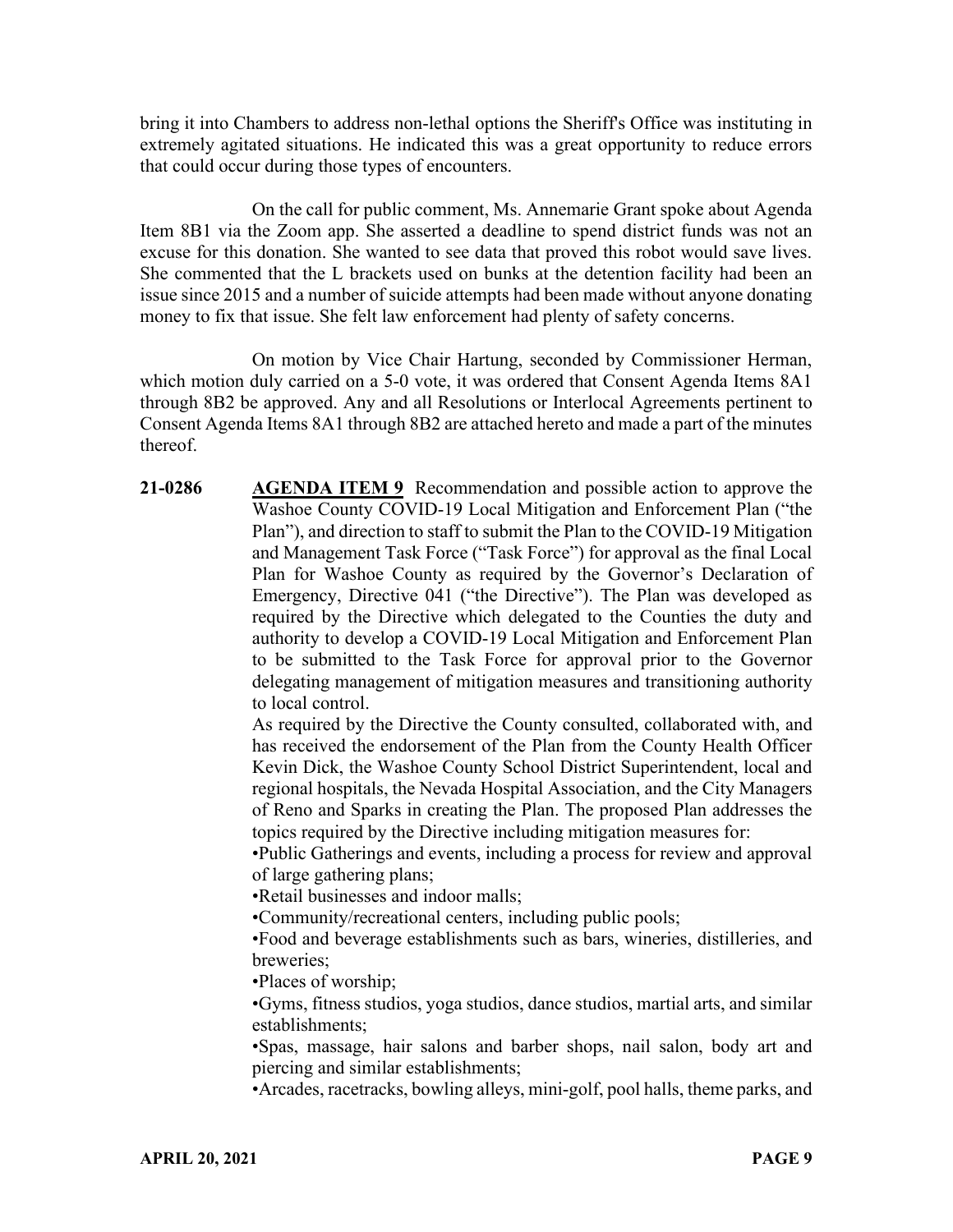similar activities; and,

•Youth and adult recreational sports.

The Plan also includes enforcement measures and procedures for ensuring compliance with mitigation measures; a strategy for ensuring adequate monitoring of COVID-19; and public information campaigns to promote public health measures and vaccination efforts. Unless the Task Force returns the Plan for further revision, this will be the final Local Plan. Manager's Office. (All Commission Districts.)

Chair Lucey thanked staff for the time and energy they put into this and admitted it was a hard road. He stated this Board took extra time to consider the plan as a way of providing transparency and allowing people to see the plan and participate in the discussion.

Assistant County Manager Dave Solaro said the Commissioners were aware of the direction provided to him at the April 8 meeting and the changes they recommended for the local authority plan. After that meeting, he worked with the local task force to determine whether those changes could be integrated into a plan that would receive endorsement per the requirements of Governor's Directive 041. Governor Sisolak held a press conference on April 13 where he discussed a plan to get every county in the state opened at 100 percent capacity by June 1. During that press conference, information was provided that Directive 021, which outlined social distancing and hygiene requirements, would be amended. Confusion arose about social distancing requirements, and he said specifics had not been released until 11:22 a.m.; he had only a few minutes to review the requirements. He said there were two plans presented to the Board, one created from the Board's direction of April 8 and the other plan which had received endorsement from the required groups. He noted he would review both plans because there were some nuances between the two. However, Directive 044 instituted the mask mandate which would continue to be in effect at the Governor's level; the County could not loosen restrictions related to masks or the plan would be denied. He read Directive 044, which very clearly outlined the mandate for face coverings.

Mr. Solaro clarified the April 14 version included direction from the Board and the April 16 revision had the endorsement of the required entities. He conducted a comprehensive review of each plan and compared changes made in the endorsed plan with provisions in Directive 044 from the Governor. He pointed out the April 14 plan included social distancing from May 1 to May 31, while Governor's Directive 044 would remove social distancing; this Board could be more restrictive than the Governor. He summarized the first County plan included social distancing requirements even though the Governor's Directive planned to abolish that requirement.

Mr. Solaro staff was working with the University of Nevada, Reno at the Board's direction on a sewer study, requesting a proposal to continue monitoring major interceptors as well as 12 identified locations.

Chair Lucey commended Ms. Solaro for working with County Manager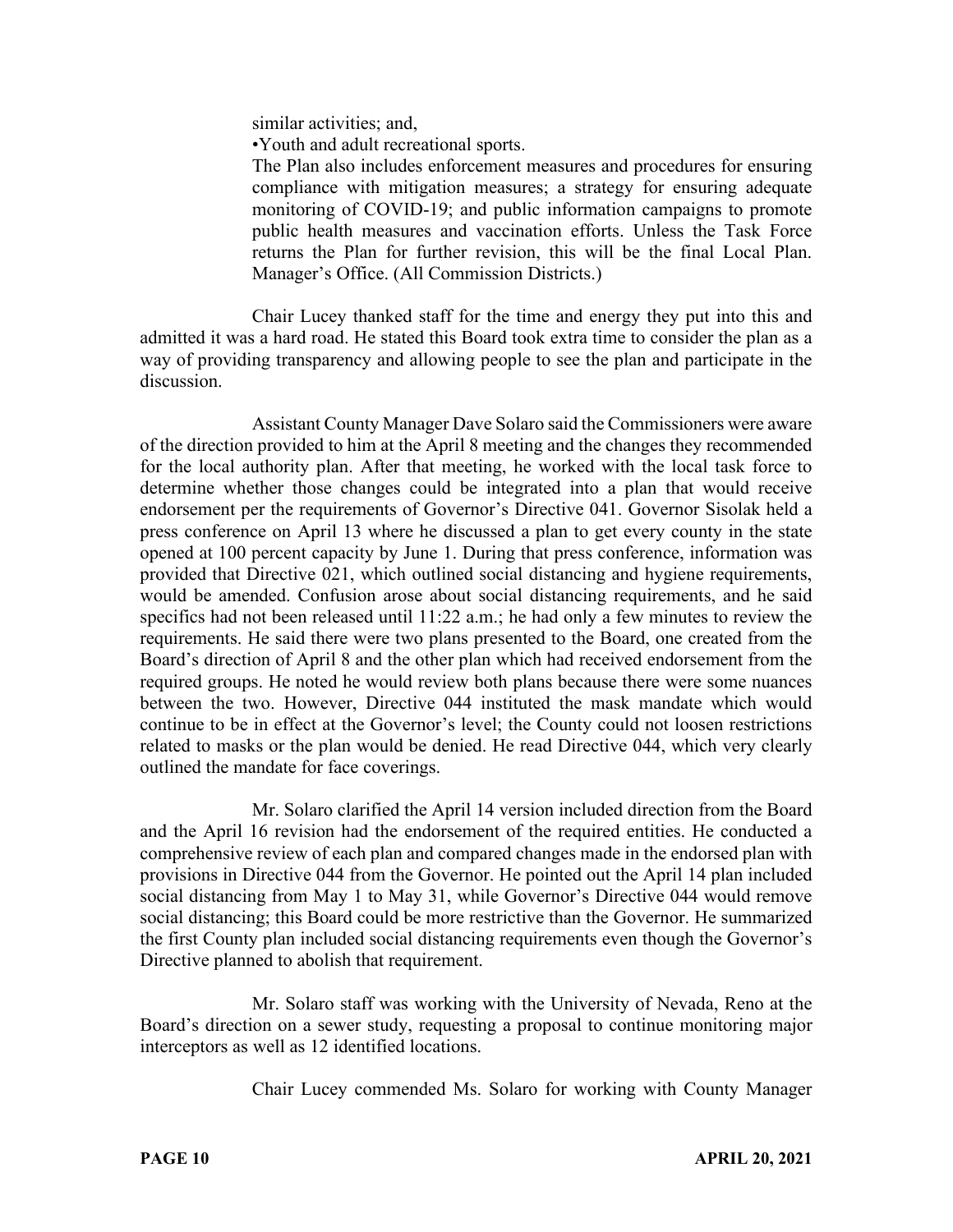Eric Brown to identify this plan, saying it was very difficult for the Board and staff to write the plan, address the needs of the community, and be flexible with new directives that arrived at the last minute. The Board respected the Governor and his attempt to move the State forward and said it had been challenging. He asserted Mr. Brown and Mr. Solaro had worked hard to bring this plan together and get endorsements from stakeholders and the community.

Vice Chair Hartung brought up the inconsistencies with social distancing on airplanes, saying every seat was filled yet passengers were required to social distance while lined up to board. He said the Governor's Directive would remove social distancing effective May 1 and he wondered about changes for June 1. Mr. Solaro thought other directives would be eliminated starting June 1. Vice Chair Hartung brough up the plan for brothels to be closed, but brothels were illegal in Washoe County, which he thought was misleading. He wondered about the authority of the Governor since the State was giving authority to local governments. He did not understand who was in charge and which restrictions were valid. He felt there was much confusion and it made him frustrated.

Commissioner Hill thought the ability for anyone who wanted a vaccination to get one was important to many people in the community. She wondered whether the County was at that point yet, citing that the news indicated there were many available appointments. If someone wanted to get vaccinated, Mr. Solaro confirmed, they could sign up if they were 16 years or older. Commissioner Hill said people had concerns about fully opening because service workers would not have access to vaccines, but she understood a push had occurred to ensure they were vaccinated. Mr. Solaro said people still had to make appointments to get vaccinated, but they were booked through the month of April into the beginning of May. He believed anyone could get an appointment to be vaccinated within three to four weeks.

Commissioner Hill noted the endorsed plan included social distancing after May 1 when local control would be given to Washoe County, and she inquired about the projected percentage of people who would be vaccinated by that date. Mr. Solaro indicated that, as of earlier that morning, 46.25 percent of eligible individuals in Washoe County had initiated the process by receiving at least their first shot. Commissioner Hill assumed the group who endorsed the plan did not know the Governor would announce drastic changes for May 1. Mr. Solaro responded the Task Force provided inconclusive information about guidelines and staff did not know what to expect until Directive 044 was released earlier that day. Commissioner Hill asserted it would be difficult for this Board to assess stricter requirements than the Governor's directives starting on May 1 knowing the accessibility of vaccines in the region.

Commissioner Herman expressed concern about her current faith in the Governor due to these excessive changes and how much longer the emergency had lasted than originally anticipated. She knew the Commissioners were trying to do their jobs and said she meant no offense to anyone in Chambers, but she could not accept any of the plans because she felt they were not consistent. Solutions had come from trial and error, and she thought citizens had been put through a lot and were tired of it. She spoke about the heartfelt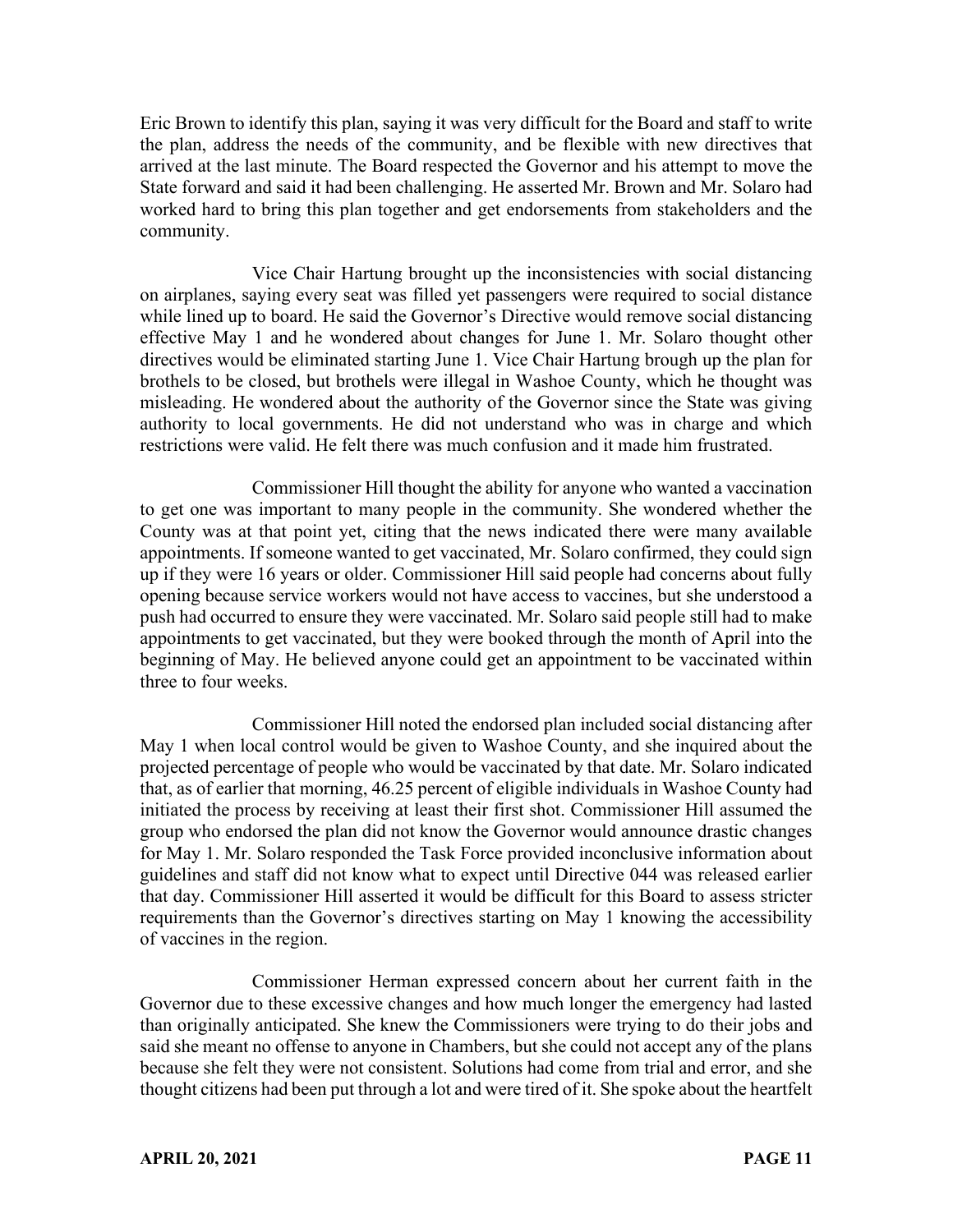public comment provided earlier and said children and adults were all hurting. She wanted a resolution to come before this Board but stated she could not support this plan.

Commissioner Jung said she shared the Vice Chair's frustrations about the plans. She thought it was important for the Board to be mindful of the role it played, and she pointed out the plan was endorsed by people who were not elected officials. The Board was the final endorsement and she thought it was good that other people were involved in the creation of plans without the involvement of political figures. She thought it was right that the Board was the body which publicly vetted the plan, adding no other entity had a publicly vetted plan. Additionally, she remarked the Commission Chambers had been open while others were closed. She said the Board would take the responsibility as well as the criticism that came with it.

Commissioner Jung stated this was a new phenomenon and no one had gone through a pandemic. She expressed confidence in staff and said the Board vetted this plan through a public process and was mindful of the ultimate authority over the Governor. For people who did not like the laws of the County, she asserted it was their responsibility change the laws at the legislative level and elect new officials who would challenge the laws. She expressed pride in the community and the various agencies who did not rely on back-room arguments; instead, the Board and the Chair took responsibility from the Governor and attempted to make it work, and she did not want to lose sight of that. She supported moving forward with these changes, leaving it up to the Governor to tell the County whether it could move forward. She said the plan had been endorsed and brought to the Board, where Chair Lucey allowed for negotiation and changes. She thought the County deserved credit for the public vetting of the plan and said she supported it.

Commissioner Jung commended staff who came to work during the pandemic to ensure the County was still working while most people stayed in their homes. She expressed gratitude for the work of staff, the County Manager, the Chair, and the Board. She agreed people were frustrated and felt disempowered. She spoke about vaccinations and reminded people they did not have to go to the Health District to receive the vaccine; pharmacies, fire stations, private doctors, and other locations in the region were administering shots. She knew vaccine supply was plentiful.

Vice Chair Hartung said he needed to understand what was going to be voted on since all the rules would change on May 1. He stated the Governor had mandates and he wondered who would enforce them. He felt the Board should not be charged with enforcing them, adding the Governor had agencies in place that should be responsible for enforcement. He opined the Board was voting to adopt what the Governor planned for May 1, which was to allow people to make decisions. He thought there were responsible people and business owners in the community who tried to do everything they could to abide by the mandates. He said the Board had done a good job. He wondered whether the Cities of Reno and Sparks would be required to follow the mitigation plan if the Board approved it.

Chair Lucey stated Nevada Revised Statute (NRS) 414.06 was the guiding law that provided direction to the Governor regarding emergency powers, which was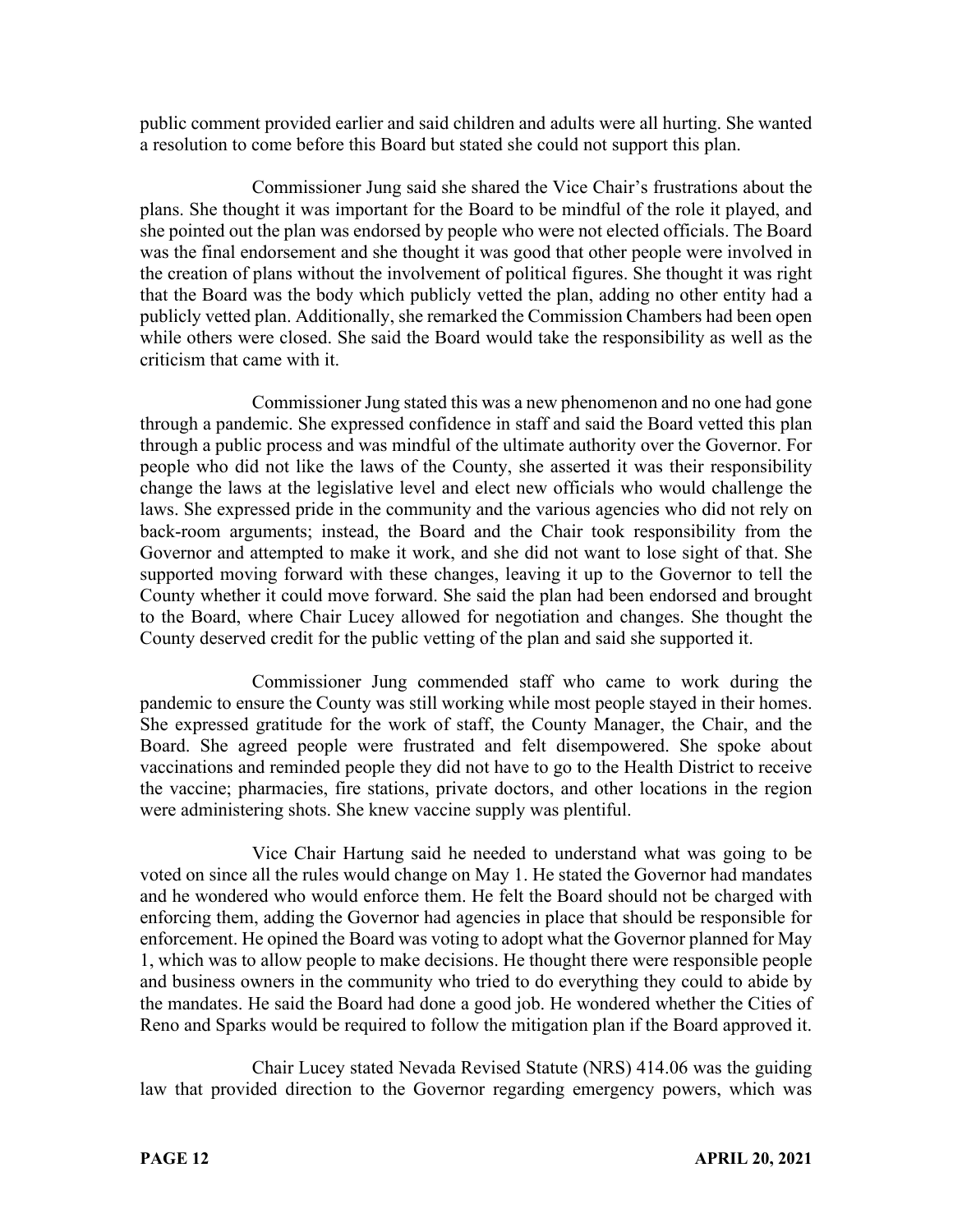clearly outlined in the directive; he read that portion of NRS. In summary, the Governor was vested as the Chief Magistrate to provide all guidelines. Therefore, until the Legislature or the Governor declared there was no longer a state of emergency and returned authority back to local governments, the Governor's directives were State mandates. He mentioned section 4 of the Directive would terminate social distancing requirements at 11:59 p.m. on April 30, 2021. He spoke about the process to request changes to a plan once it was endorsed. On June 1, the County would no longer have to follow the process as authority would be given to local government, but an endorsed plan for the period between May 1 and May 31 had to be approved by the COVID-19 (C19) Task Force before authority could change. He stated the County along with Clark County had to submit a plan to the C19 Task Force on April 22.

Mr. Solaro stated receiving local authority from the Governor based on an endorsed plan was important to the Board and the community; without it, businesses would be severely impacted and limited to 50 percent of fire code capacity and events would be limited to 250 participants. He mentioned C19 spread did not recognize dates and it was important for the community to consider their personal choices and take precautions to keep themselves and others safe. He asserted business owners wanted to see processes change, and the community could get there by starting with the endorsed plan dated April 16, 2021 and later replacing the section about social distancing with what was in the Boarddirected plan; changes would be based on Directive 044 and direction from the Board of County Commissioners given at the April 8, 2021 meeting, and would be consistent with Centers for Disease Control and Prevention (CDC) guidance on social distancing. He said local business owners thought it important to recognize that some employees might not be ready for face-to-face contact with many people coming into businesses. He reviewed the changes that would be made to the endorsed plan based on Directive 044 to mirror the CDC's guidelines.

Chair Lucey clarified a recommendation had been made to move the social distancing requirement to three feet even though the CDC recommendation was still six feet; the plan would consider it as a recommendation to social distance and not a mandate. Monitoring in the endorsed plan would follow the C19 Meter as a risk assessment and hospitalization rates would still be considered, but the Board would need to have a final discussion before enacting any further restrictions. He asked Mr. Solaro whether that was correct. Mr. Solaro stated it was correct and indicated he would take the monitoring paragraph from the April 14 document and insert it into the April 16 document.

Chair Lucey wondered whether discussion with State officials or the Nevada Resort Association had occurred about Senate Bill (SB) 4, which dealt with elevators and resort compliance. Mr. Solaro indicated SB 4 was currently State law and it contained requirements for gaming operators and social distancing guidelines. There was some conflict with the Board's proposals for social distancing, but he felt that should be changed at the Legislature level. The Health District would continue enforcement as required by law until that was changed, but he had not had conversations with anyone at the Gaming Control Board or gaming establishments related to SB 4.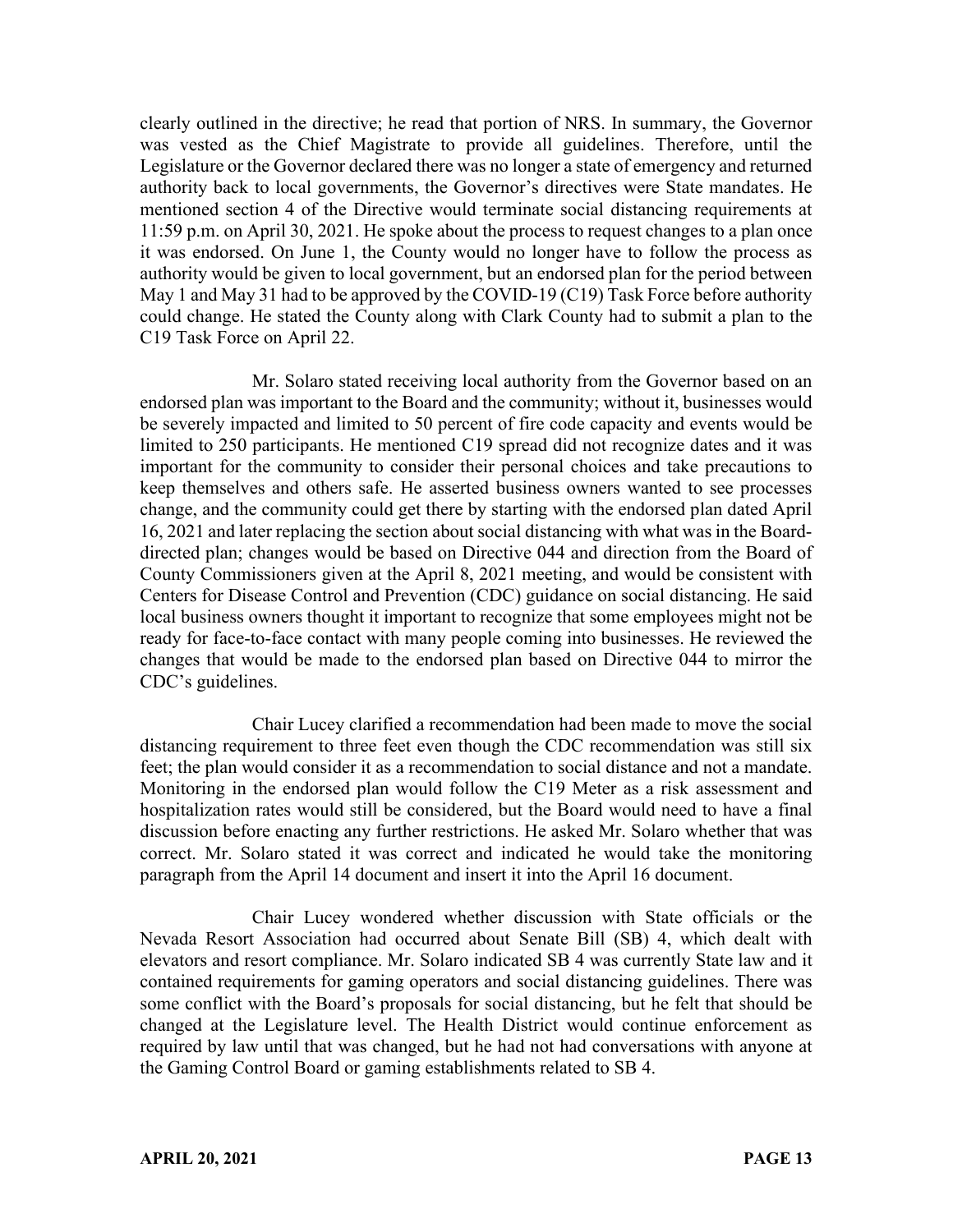Chair Lucey asked whether recommendations for youth and adult recreational sports including limits on the number of spectators allowed would change based on the May 1 recommendation. Mr. Solaro confirmed it would change based on Directive 044. Chair Lucey questioned the capacity guidelines for food and beverage establishments and inquired about the process since no social distancing requirements would be in place. Mr. Solaro was unclear since it was in different documents. Chair Lucey indicated this was an item that needed to be addressed before the proposed plan was submitted to the C19 Task Force later this week, especially since there would not be another opportunity before then to present this to the Commissioners. Mr. Solaro thought the language in the April 14 document was appropriate, reminding them it would require that indoor and outdoor dining maintain social distancing unless it presented a hardship to monitor, at which point the establishment could set its own limits. With social distancing being a recommendation and not a mandate, that decision would be up to businesses based on their needs and workforce. Chair Lucey believed the definition of a group would change without social distancing. Mr. Solaro thought that was correct, but he would clarify with Directive 044. He wanted a group to be 10 people for the month of May and hoped the Board would agree since that had been their direction.

Vice Chair Hartung said it would be helpful for him was to know the differences between the April 14 and April 16 documents. He would have liked a red-lined version to show the differences. Mr. Solaro admitted that was a big discussion about what information to provide to cause the least confusion, but changes were mainly in the social distancing and monitoring sections. Vice Chair Hartung noted the endorsers did not want the Board to use hospitalization rates. Mr. Solaro said he would transfer the information regarding monitoring and adjusting guidelines from the Board-approved plan into the other plan; the distinction related only to the hospitalization portion. Vice Chair Hartung said hospitals were full when C19 was at its peak and they had difficulty accommodating all the patients. With changes occurring on May 1, he wanted people to be allowed to make decisions, though he was happy to vote on a plan to take to the C19 Task Force. He wondered whether the Board could decree that, on May 1, the Governor's directives would take hold, allowing businesses to open and letting people decide on their own comfort levels, and any other Governor mandates would become the State's responsibility.

Commissioner Hill believed staff's concern was that the County would be stuck at 50 percent capacity for the month of May if a plan were not brought to the C19 Task Force. Mr. Solaro concurred his concern was that State directives would have to be followed if the County did not have an endorsed plan, and the directives did not lessen the cap on businesses nor the cap on large gatherings. He reminded the Board he had had only 10 minutes to review the newest directive, but he thought there was a transition period. He opined it did not hurt to get to that point because C19 did not care about dates. The last thing he wanted was to have the Board approve a plan and signal to the community that C19 was gone and was no longer a problem. He said the County had the ability to revert if positive cases increased. Commissioner Hill did not want businesses to be put in a situation where they were at 50 percent capacity at end of May when they thought they would be at a higher percentage because social distancing requirements were lessened.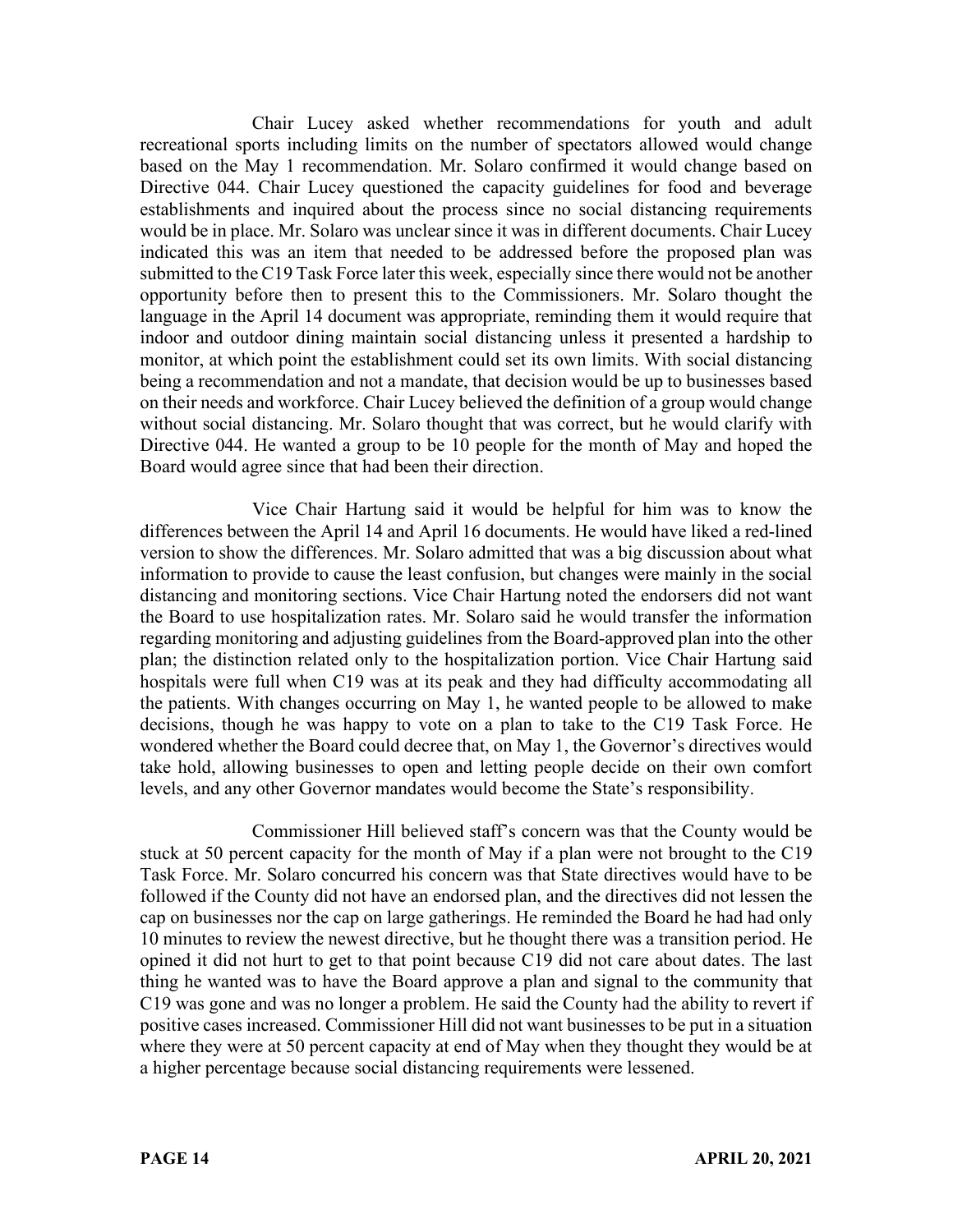Mr. Edwards remarked the County would revert to the State's provisions if a plan were not adopted. The County had the authority to make its own decisions about social distancing and business capacities through adoption of the plan. There was a benefit to adopting a plan rather than allowing the State provisions to remain in effect. If a local plan were adopted by June 1, he commented, the County could amend it without seeking endorsements. It was unknown whether a plan could be adopted after June 1 if one were not adopted before then. He felt this incentivized local governments to adopt local plans, giving them more latitude later.

Chair Lucey stated some plan needed to be presented in two days, and failure to do so would result in the County being in a difficult situation. He pointed out the plan could be amended if it were determined to be inadequate. He explained the directive was very confusing. He said he had challenges within the endorsed plan because it was not well defined, but he felt they needed to move forward with recommendations. 46.25 percent of the population had been vaccinated so far, not including those individuals who had already recovered from C19 and might have immunity, and that number was increasing by 2 to 4 percent each week. Additionally, vaccine appointments were booked out for three to four weeks. He expected this would put the population at over a 50 percent vaccination rate by May 1 and nearing or surpassing 60 percent by June 1. He noted he requested removal of mask mandates in gyms and that was not possible.

Chair Lucey reviewed two of the Board's options: vote on some form of the endorsed plan or vote on a different plan since it was not mandatory to gain endorsements of the plan. This would allow he, Mr. Solaro, and Mr. Brown to clarify some of the definitions in the plan before meeting with the State on Thursday. Mr. Brown interjected, saying it was his understanding the Task Force would not accept a plan without endorsements. Mr. Solaro agreed, pointing out that Chair Lucey was citing Directive 044, but Directive 41 required endorsements. Chair Lucey said he understood that the Board could modify the endorsed plan on May 1 without seeking further endorsements. Mr. Edwards confirmed the Chair was correct. Chair Lucey thought Directive 044 superseded Directive 41, though he admitted he the directives were confusing.

Commissioner Jung suggested approving the endorsed plan with the understanding that the Board would continue public discussions about what would be the best fit for the County. She reviewed the Commissioners' various areas of expertise and relayed her trust in the Chair to continue discussions with Governor Sisolak. She believed the Board would include their own personal culture because this area was different than any other county in Nevada. She indicated the Board wanted local control and would base their decisions on data. She mentioned the Board voted to reelect Chair Lucey as chair because they trusted him. The Governor had never done this before, the Commissioner pointed out, saying he relied on the knowledge of this board. She trusted the Chair and Vice Chair to incorporate the Commissioners' perspectives, and approval of the endorsed plan would provide stability and some guidelines.

Vice Chair Hartung stated the community had a year of experience and people were smart enough to take care of themselves. He spoke about public governmental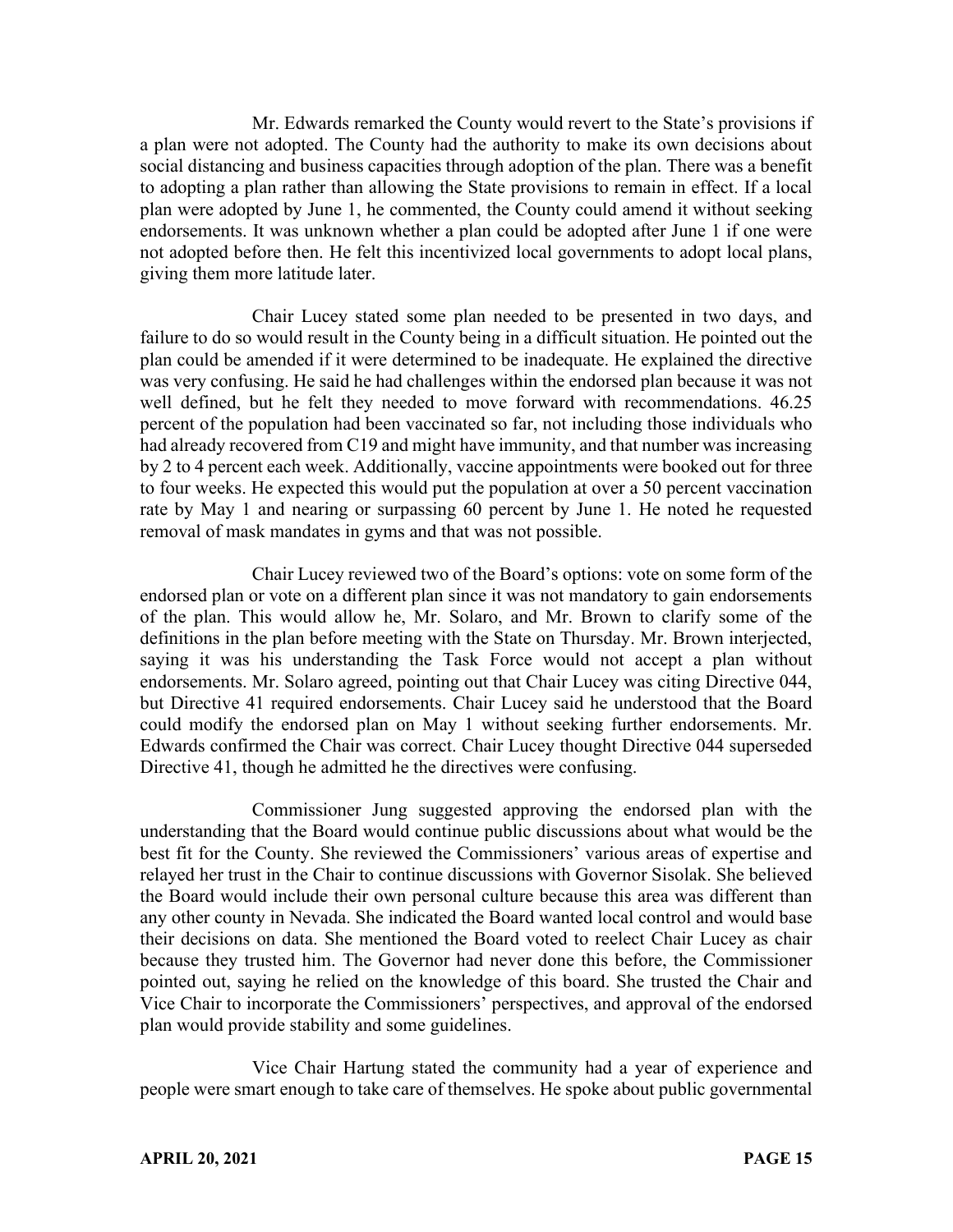requests, saying something had to be submitted. Because May 1 was a Saturday, he suggested meeting on April 30 so things could be instituted on May 1. Alternately, direction could be given now, though he wanted guidance from legal counsel. He expressed confusions as to how the Task Force, made up of unelected individuals, had so much power, even though he recognized their desire to keep the community safe. He opined Governor Sisolak would not allow full planes to leave or enter Nevada if he were truly concerned about social distancing. He expressed frustrations about the inconsistencies in the plan. He agreed to support the endorsed plan with the expectation that the Board find opportunities for businesses to open.

Vice Chair Hartung said he was exhausted from being blamed, and he asked whether the County had authority over the incorporated cities. He provided an example of a business on Wells Avenue not needing a Washoe County business license, though a Health District license might be required. He wanted to know the extent of the County's authority. Mr. Edwards said there was no clear answer to that question because of the interplay between counties and cities in State law. In this case, however, the County was granted the authority to adopt a plan, though they needed to obtain endorsements by the City Managers. He acknowledged the City Council would not be the ones to endorse, though they likely had some influence on what might be endorsed. The County's authority was given by the Governor pursuant to NRS 414.

Chair Lucey stated his belief that the Board could call a special meeting on May 1 to amend the plan, and further endorsements would not be required, nor would approval by the Task Force. He summarized the endorsed plan would cover the month of May and the Board had 10 days to get that plan approved. After those 10 days, substantive changes to the plan could be made, which was how he suggested proceeding.

On the call for public comment, Ms. Cindy Martinez stated the simple solution would be to discard the Governor's mandates and pass a resolution removing the County from the public health emergency. She felt social distancing was not based on scientific modeling. She thought people had the ability to take responsibility for their own health and she empathized with Chair Lucey for having to sort through the legal language in the directives. She reiterated her desire to be removed from the public health emergency.

Chair Lucey suggested any motion to move forward with the endorsed plan contain the opportunity to edit the plan on May 1 to mirror the Governor's guidelines and Directive 044. If it were determined the plan still did not address the needs of the County, a special meeting could be scheduled after May 1 to address those needs. Washoe and Clark Counties needed to provide something within two days; providing nothing would result in businesses needing to adhere to the Governor's authority. He said the Cities of Reno and Sparks were partners in this and the County was speaking on their behalf with their best interests in mind.

Vice Chair Hartung asked about the differences between the plan approved by the Board and the endorsed plan. Commissioner Hill replied the two main changes were the use of masks in gyms and removal of the requirement that event promoters needed to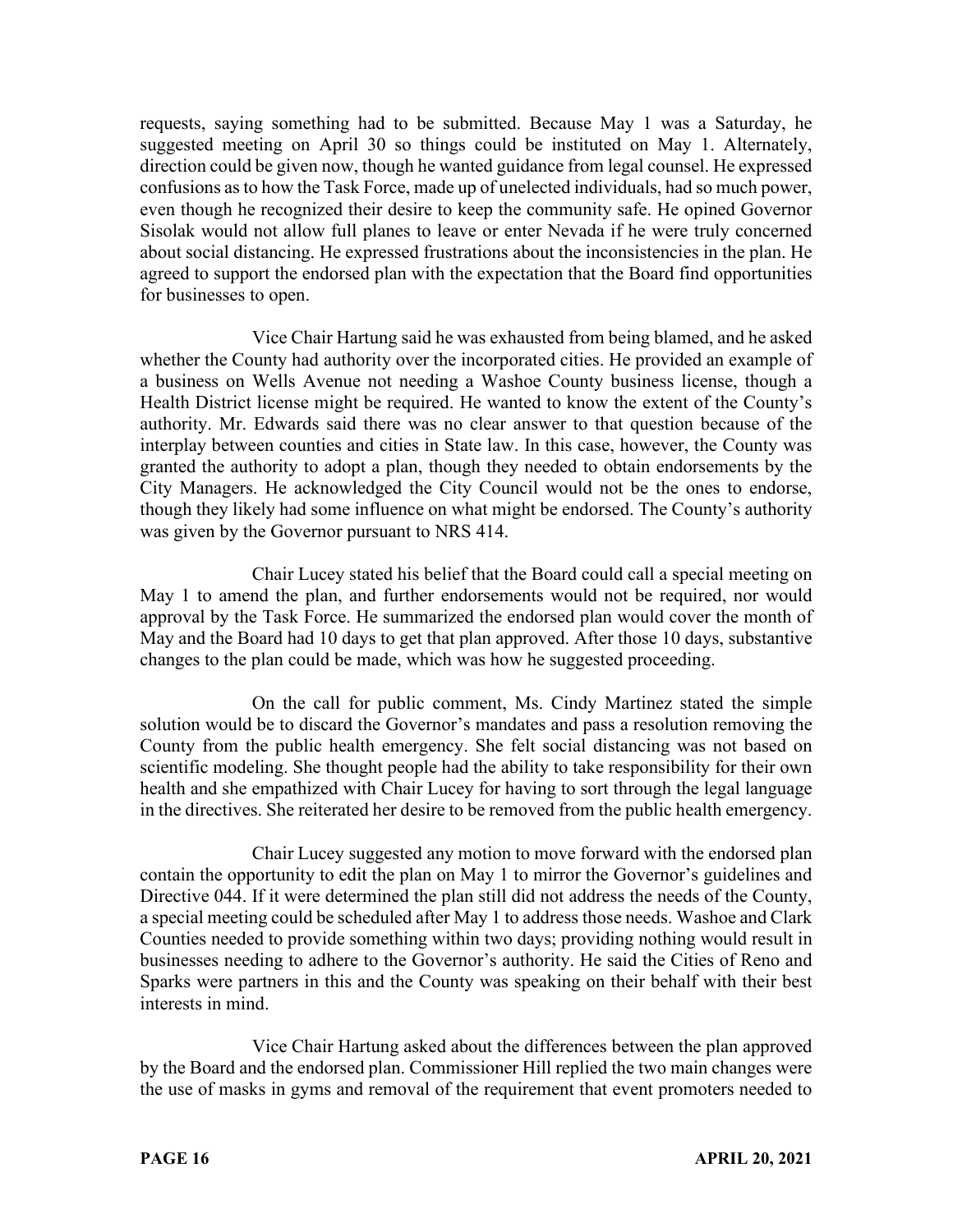govern mask wearing after June 1.

Chair Lucey opined he wanted the Governor to enforce his own mandates, but local businesses should be allowed to reopen and people should be allowed to make their own decisions. He pledged to continue working with staff on clarity because he heard the concerns and frustrations of the public. He stated he no longer wanted to wear a mask or adhere to certain social restrictions. He had no interest getting involved in a discussion of the County's authority based on NRS 414, but he would work to get through the process as quickly as possible.

Vice Chair Hartung compared the process with a court of law, where an appeal was the only option after a decision was rendered. The choice to waive that appeal effectively ended the process.

On motion by Commissioner Hill, seconded by Vice Chair Hartung, which motion duly carried on a 4-1 vote with Commissioner Herman voting no, it was ordered that the Board move forward with the endorsed plan including changes from the most recent Governor's directive, including the addition of language incorporating the use of the Truckee Meadows COVID Risk Meter and sewer prevalence study data as guiding principles for decisions on further restrictions. Additionally, staff was directed to submit the plan to the Task Force.

**21-0287 AGENDA ITEM 10** Discussion and direction to staff regarding legislation or legislative issues proposed by legislators, by Washoe County, Truckee Meadows Fire Protection District, or by other entities permitted by the Nevada State Legislature to submit bill draft requests, or such legislative issues as may be deemed by the Chair or the Board to be of critical significance to Washoe County. Manager's Office. (All Commission Districts.)

Chair Lucey stated the Board was provided with an update on the action of the previous weeks, saying the deadline to move out of the first house had passed. He said the bills that died and would no longer need to be watched started on page 14. Some of the bills which passed were listed on page 13, and bills that would continue to be watched were listed on pages 1 through 13. He noted the bills were categorized by issue on the back of the update if anyone was concerned about them.

There was no public comment or action taken on this item.

#### **21-0288 AGENDA ITEM 11** Public Comment.

There was no response to the call for public comment.